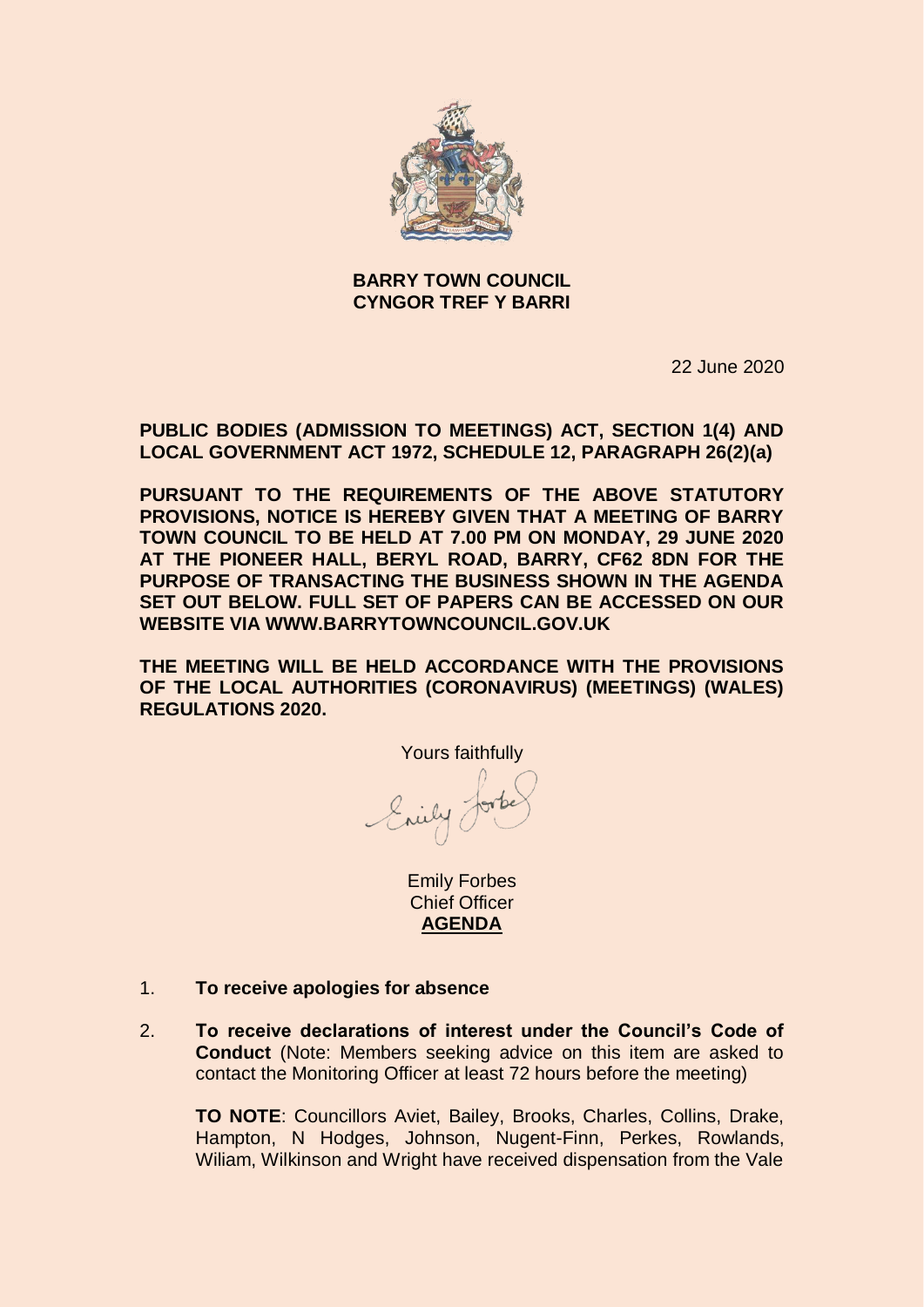of Glamorgan Council to speak and vote on any item on this agenda relating to Reshaping of Services

Councillor Johnson has also been granted Dispensation to allow him to speak and vote on future matters appertaining to the Pioneer Hall and the proposed Community Hall at Cemetery Approach, by virtue that he is a Vale of Glamorgan Council Trustee for the Alexandra Gardens Community Association.

Councillor Rowlands has also been granted dispensation to speak only at all meetings of Barry Town Council on matters relating to the Youth Forum and the impact of the Forum on restructuring of the Youth Service and financial arrangements.

3. **To approve and sign the minutes of Full Council held on 10 February 2020**

**(Pages 3964-3977)**

- 4. **To receive communications from the Mayor (Verbal)**
- 5. **To consider questions from Councillors in accordance with the provisions of Standing Order 3(e)**
- 6. **To consider questions/comments from Members of the public in accordance with the provisions of Standing Order 3(f) (NB: members of the press and public are not permitted to attend this meeting in line with current Welsh Government Regulations)**
- 7. **To consider motions submitted by Councillors (None received)**

### **GOVERNANCE**

- 8. **To nominate Mayor Elect and Deputy Mayor Elect for the Council Year 2020/21.** *(Please note that the new regulations provide for the Council to determine not to elect a new Mayor with the serving Mayor and Deputy Mayor continuing in office until May 2021)*
- 9**. To note the Schedule of Meetings agreed until 28 September 2020 (Page 3978)**

### **MINUTES OF STANDING COMMITTEES AND WORKING PARTIES**

10. **To receive and note the minutes of the Planning Committee held on 18 February 2020 and to give consideration to any recommendations therein**

**(Pages 3979-3987)**

11. **To receive and note the minutes of the Consultations Working Party held on 5 March 2020 and to give consideration to any**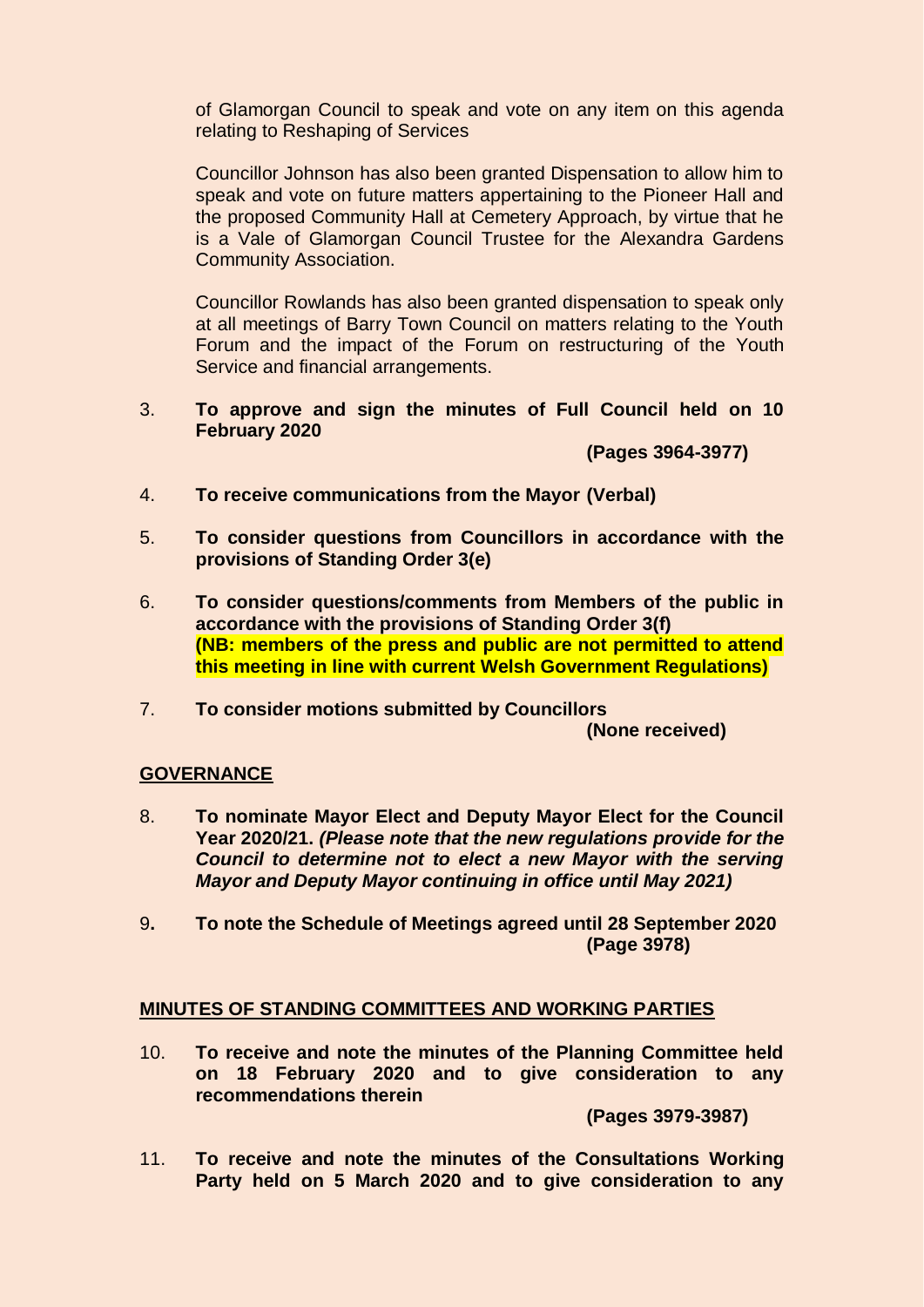#### **recommendation therein**

**(Pages 3988-3991)**

12. **To receive and note the minutes of the Halls, Cemeteries and Community Facilities Committee held on 2 March 2020 and to give consideration to any recommendations therein**

**(Pages 3992-3997)**

13. **To receive and note the minutes of the Sustainable Barry Working Party held on 2 March 2020 and to give consideration to any recommendations therein (Pages 3993-4002)**

### **FINANCE**

14. **To receive the Schedule of Payments of Accounts for March 2020 (Final) and April 2020 to June 2020 (Pages 4003-4013)**

(If Councillors have any queries on the attached please contact the Deputy Chief Officer prior to the meeting)

15. **To receive and note the Budget Out-Turn for the year ending 31 March 2020** 

**(Pages 4014-4017)**

(If Councillors have any queries on the attached please contact the Deputy Chief Officer prior to the meeting)

16. **To approve the draft Town Council Accounts and Annual Return for the year ending 31 March 2020 (Pages 4018-4034)**

(If Councillors have any queries on the attached please contact the Deputy Chief Officer prior to the meeting)

- 17. **To adopt the Internal Controls Statement (Pages 4035-4037)**
- 18. **To receive and action the Independent Remuneration Panel Wales Annual Report 2020/21 (Pages 4038-4055)**

#### **POLICY**

- 19. **To approve Barry Town Council Annual Report 2019-2020 (To follow)**
- 20. **To discuss the Impact of Coronavirus / Covid-19 on the Council's finances, services and engagement and consider the Council's priorities for 2020/2021 (Pages 4056-4060)**
- 21. **To consider naming of the Community Building at Cemetery Approach following community feedback**

**(Verbal)**